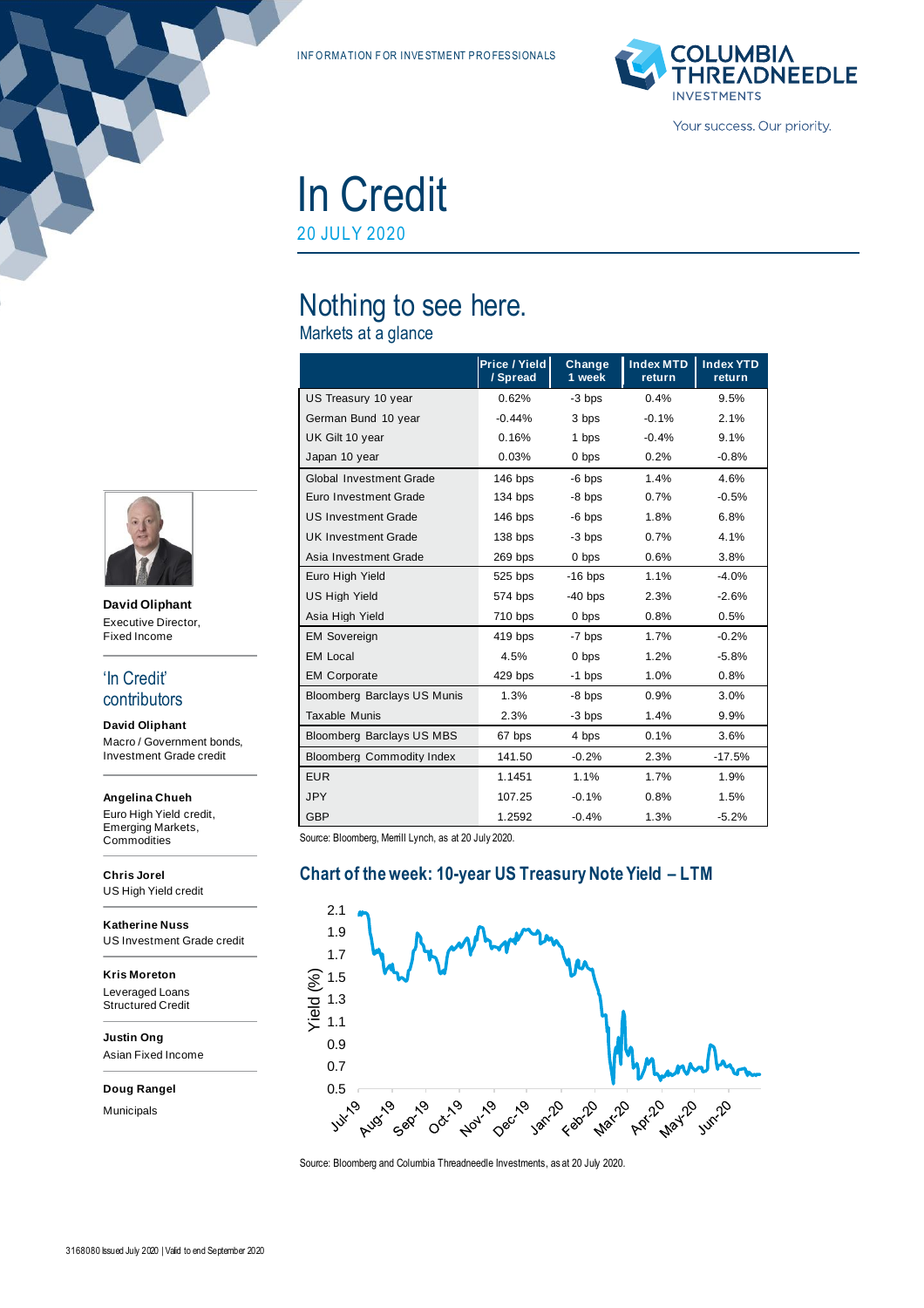# Macro / government bonds

Core government bond markets seemed trapped in a tight range in what appears to be a summer lull – **see chart of the week**.

There was little economic data to disturb the calm. We await the result of an ongoing EU Council Meeting wherein the 'frugal four' (Austria, Netherlands, Sweden and Denmark) would like to see a greater weighting to loans versus grants in the package.

This week offers a similar lack of market moving information though it will be interesting to see whether the ongoing rise in Covid-19 cases has a negative effect on business and consumer sentiment in the US.

## Investment grade credit

Credit markets are also somewhat becalmed. That said spreads continue to grind tighter aided by inflows into the market.

US bank results presented a positive picture for those with capital markets businesses. A deluge of news issuance has been good news for investment banking. This week will bring a fresh set of corporate quarterly results for the market to digest.

#### High yield credit

US high yield bond prices increased for a second consecutive week as new issue activity tapers, earnings season kicks off and investors weigh up the forward-looking assumption around a vaccine and treatment versus the economic fallout from the recent rise in new Covid-19 cases in certain parts of the country. The ICE BofA US HY CP Constrained index returned 1.17% over the week and spreads were 40bps tighter. According to Lipper, the asset class reported a second consecutive weekly inflow of \$834 million, albeit more modest versus the \$2.8 billion per week average over the last 16 weeks. The net inflow since the week ending 3/25 stands at a considerable \$51.6 billion.

European high yield had another strong week as spreads tightened in another 16bps. However, flows into the asset class were light with only €25 million of inflows. This was mainly due to outflows in ETFs as inflows into managed accounts still amounted to €125 million. It was another busy primary week with new issuance from Carnival, the cruise line firm, Game Net, the Italian gaming company, Tennet, a Dutch utility and AMS, an Austrian technology group.

Big news in the auto sector as the Peugeot-Fiat mega merger was announced with a new name: Stellantis. Completion is expected early in 2021. The news came the same week as European auto sales figures indicating the challenges for car firms in recovering from the sharp fall in sales. Sales across Europe were -24% in June, down but still an improvement to May and April figures (-78%, and -57%, respectively). This brings the Q2, 2020 figures to **-**22.3% and the H1,2020 figure to -38.1%.

A recent report from Deutsche Bank showed that around 10% of issuers are now in receipt of state support.

#### Leveraged loans

Leveraged loan prices increased \$0.47 to \$92.31 over the past week, with the average price for BB loans increasing \$0.30 to \$96.01, Single B loans increasing \$0.39 to \$94.21, and Split B/CCC rising \$0.20 to \$75.86. Meanwhile, loan yields and spreads (3-year) decreased 16bps and 17bps over the past week to 6.77% and 653bps, which compare to as low as 6.62% and 634bps in early June. The leveraged loan market has now recouped 671bps or 77% of the 873bps of spread widening between 2/21 and 3/23 (452bps/1325bps). The Leveraged Loan index is providing a +1.08% gain in July, with BBs (+1.08%) outperforming B (+1.17%) and Split B/CCC loans (+0.62%). The asset class reported outflows totalling - \$303 million for the week, which is comparable to the prior week's -\$207 million withdrawal. The loan asset class has now only reported five inflows across the last 86 weeks.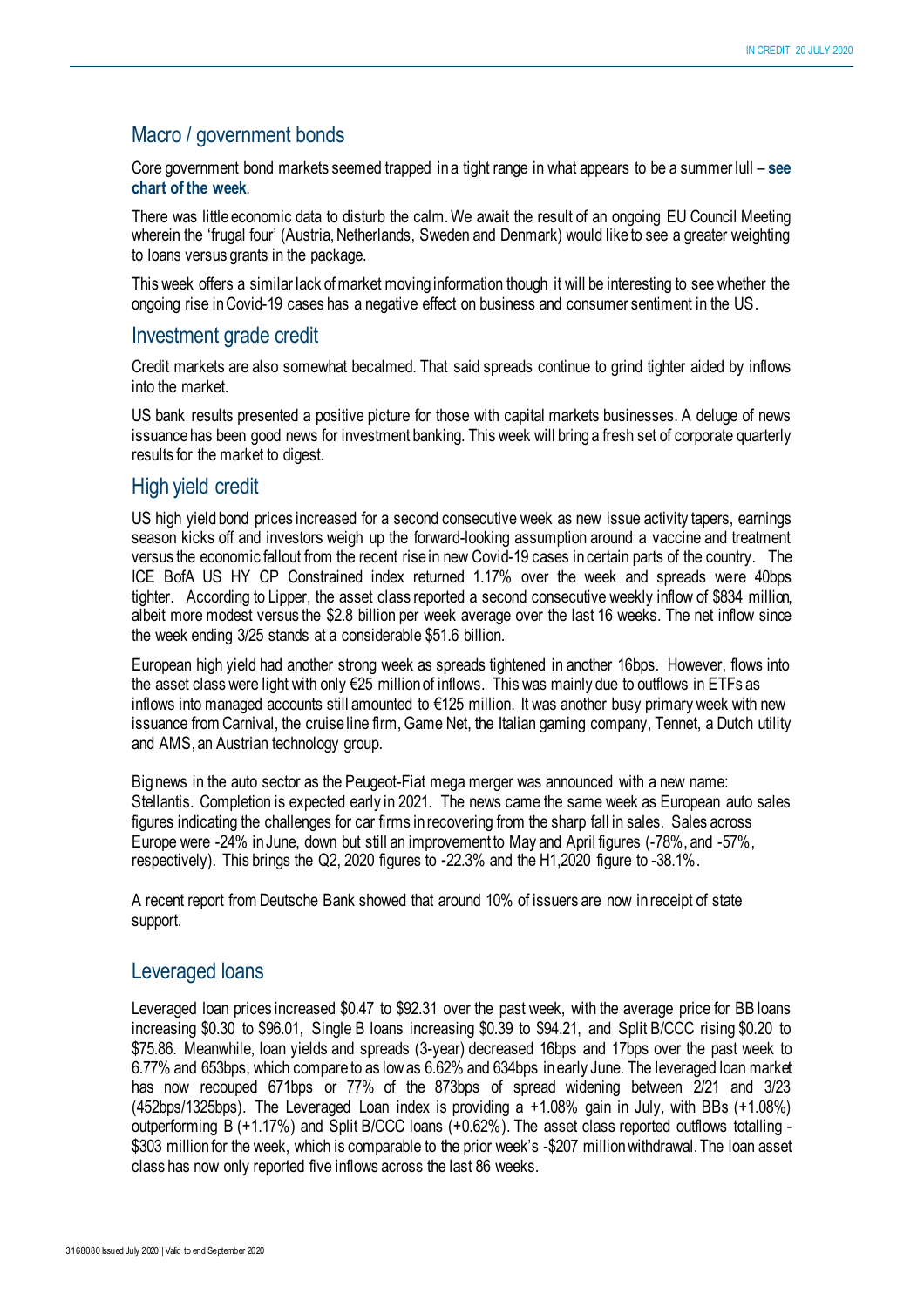# Structured credit

Agency mortgages underperformed duration-US treasuries last week after generating -0.3% in total and - 0.6% in excess returns. Secondary volumes picked up in credit sectors, driving spreads 3-5bps tighter. The market saw \$10 billion in new issuance over the last five days, and strong demand saw many deals 10x oversubscribed. Black Knight reported that total loans in forbearance fell for a third consecutive week and the average 30-year mortgage rate dropped to a new low of 2.98%.

## Emerging markets

Emerging markets continued to rally as EM hard currency and corporate spreads tightened with hard currency outperforming local EM bonds. Strong performance came largely from higher beta names though not all names rallied due to idiosyncratic reasons. In local EM debt, yields were basically unchanged. Flows into the asset class continued with a third straight week of inflows, this time amounting to \$1.7 billion.

There was positive news for the market as Ecuador is getting additional support from China, with lower debt payments on Chinese loans for 2020 and 2021. Ukraine was a standout as Kyrylo Shevchenko, the CEO of Ukrgazbank, was named the new central bank governor was announced to replace Governor Smoliy who resigned the previous week. This should safeguard the IMF \$5 billion aid package.

In rate news, Bank Indonesia (BI) lowered rates by 25bps to 4.0%. The BI governor also indicated that even though recovery is expected to take longer than originally thought, the bar for further rate cuts is likely to be higher, going forward.

There was more global QE news with Israel being the latest country to announce a bond purchase programme.

# Asian fixed income

The Semiconductor Manufacturing International Corp (SMIC) has completed an IPO on the Sci-Tech Innovation Board of the Shanghai Stock Exchange which raised \$6.5 billion of proceeds. The IPO, together with the \$2.25 billion of cash injection from the National IC Fund, positions SMIC well to fund its investment plans. For 2020, SMIC has increased its capex budget from \$3.2 billion to \$4.3 billion, with the incremental capex largely for the equipment and facility in the Shanghai fabrication plant and to replace mature technology production lines. The 2020 capex target is materially larger than the \$1.8 billion spent in 2019.

During its AGM, Reliance Industry announced the binding agreement with Google in which the latter will invest INR337.37bn (\$4.5 billion) for a 7.73% in Jio (Reliance's mobile telecom business). Jio and Google will also jointly develop entry level, affordable smartphone to accelerate the path to India's digitization. The proposal deal to sell a 20% stake in core oil segment (refining and petrochemical; i.e. excluding upstream exploration and production) to Saudi Aramco for \$15 billion has been delayed due to the volatility in the energy market and the pandemic.

In Indonesia, Modern land Realty which missed the principal payment of its IDR150mn (\$10.4 million) bonds, has announced that 90% of bondholders have agreed to restructure the bonds. Modern land will extend the principal payment by one year to July 2021 and lower the bond coupon to 10% (previous: 12.5%). The collateral was increased to 200% of the principal value, with the collateral in the form of land at several project sites.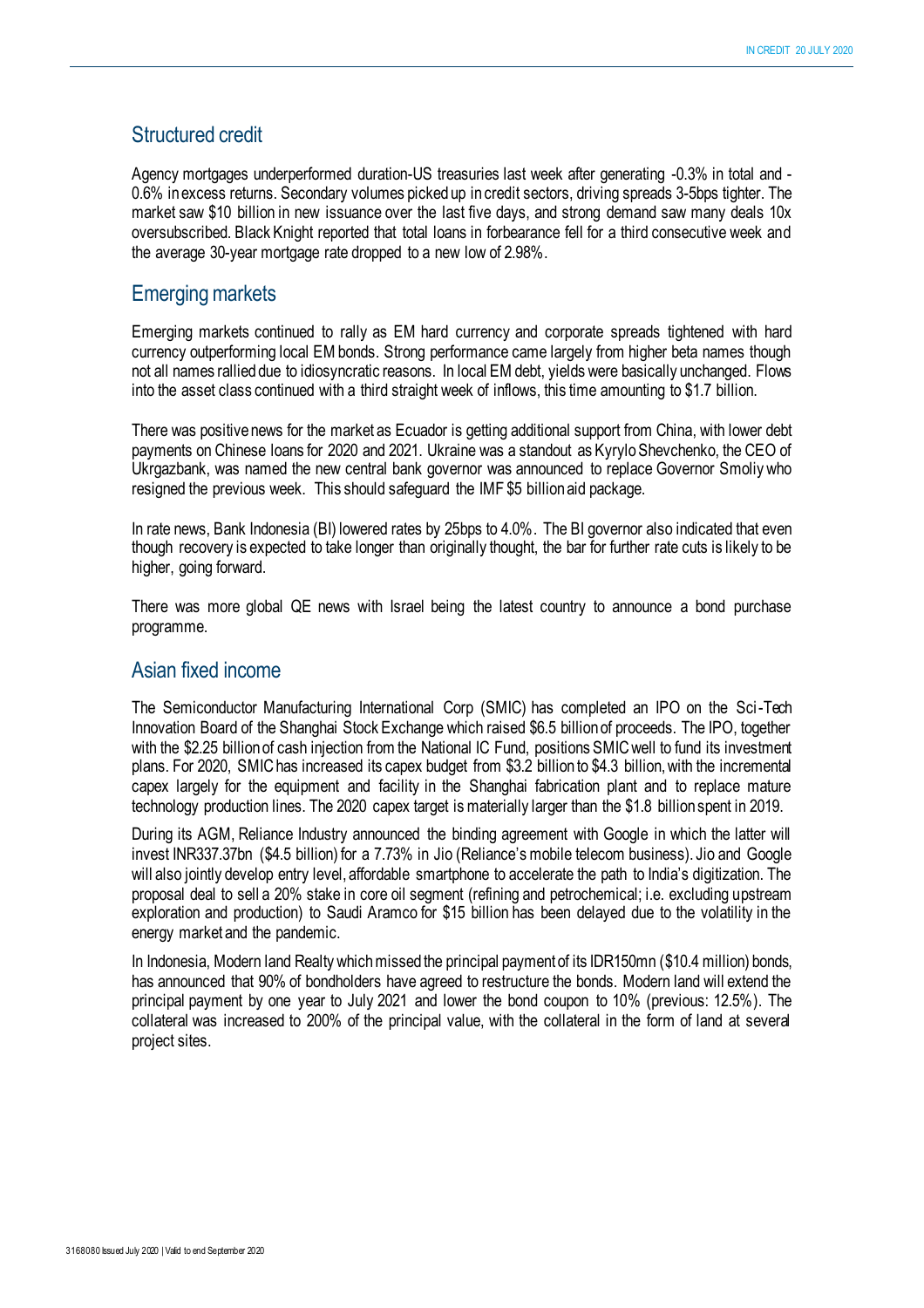# **Commodities**

The asset class was marginally down for the week as energy was down, metals were a little weaker and agriculture was mixed.

Crude oil was basically unchanged, still holding above \$40/barrel. An OPEC meeting announcement by the Saudis confirmed that the production cut agreement will likely stay in place until April 2022 even as OPEC tapered cuts by lifting production 2 million barrels/day. This comes on the expectation that the countries lagging on cuts implementation (ex. Angola, Nigeria) will still adhere to the agreed cuts and make up for their earlier lack of adherence.) However, crude oil demand at 8.3 million barrels/day still remains much lower relative to historical levels of 10.0 million barrels/day. With the entry of China as an oil exporter. The country is starting to unload some of the oil reserves that they have been stockpiling.

In metal news, gold rose marginally, closing the week at \$1810/oz while Copper continued to rise, albeit marginally this week, on the news of the potential strike at Chilean copper mines. Aluminium led the weakness in base metals as global demand for the metal has fallen 5%. Normally demand for aluminium grows at a rate of 5% to 7%.

In agriculture news, big purchases by China were reported in corn, soybeans, smaller grains, and meats. This is in spite of the US-China rhetoric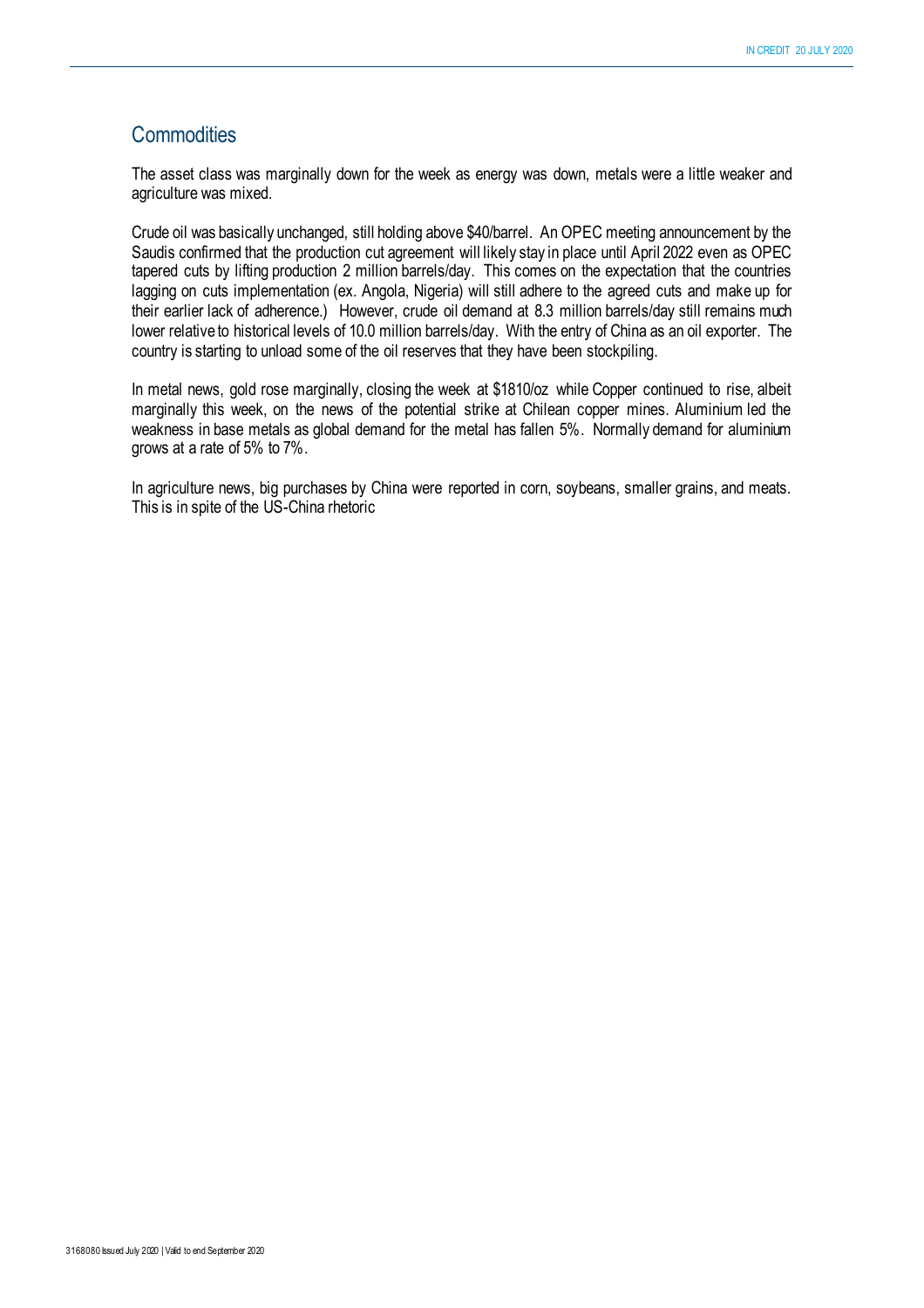# Summary of fixed income asset allocation views

# **Fixed Income Asset Allocation Views**



| <b>I HKEADNEEDLE</b><br>20th July 2020<br><b>INVESTMENTS</b>                            |                                                                                                                                                                                                                                                                                                 |                                                                                                                                                                                                                                                                                                                                                                                                                                                                                                                                                                                                                                          |                                                                                                                                                                                                                                                                               |  |
|-----------------------------------------------------------------------------------------|-------------------------------------------------------------------------------------------------------------------------------------------------------------------------------------------------------------------------------------------------------------------------------------------------|------------------------------------------------------------------------------------------------------------------------------------------------------------------------------------------------------------------------------------------------------------------------------------------------------------------------------------------------------------------------------------------------------------------------------------------------------------------------------------------------------------------------------------------------------------------------------------------------------------------------------------------|-------------------------------------------------------------------------------------------------------------------------------------------------------------------------------------------------------------------------------------------------------------------------------|--|
| <b>Strategy and positioning</b><br>(relative to risk free rate)                         |                                                                                                                                                                                                                                                                                                 | <b>Views</b>                                                                                                                                                                                                                                                                                                                                                                                                                                                                                                                                                                                                                             | <b>Risks to our views</b>                                                                                                                                                                                                                                                     |  |
| <b>Overall Fixed</b><br>Income<br><b>Spread Risk</b>                                    | Under- $\frac{1}{10}$ +1 +2 w eight -2 -1 0 +1 +2 w eight                                                                                                                                                                                                                                       | Naluations remain attractive at these wide levels, however the rally<br>since Marchhas taken moderated the opportunity. Worsening<br>fundamentals argue for fair value being wider than before.<br>Central bank support remains a key technical for now,<br>one that will be become more relevant if there are<br>relapses (of market volatility and/or COVID 19 infections).<br>Fundamentals remain challenging for large swaths of<br>issuers, despite some signs that they may be better<br>than recent expectations. Sorting out issuers with the<br>combination of fragile balance sheets and lasting<br>industry headwinds is key. | Major economies cannot' flatten the curve' of<br>COVID-19 and 'recession' becomes 'depression'.'<br>Reopening begets a widespread<br>reclosina.<br><b>E</b> Central banks pull back support too early and<br>positive technicals vanish.                                      |  |
| <b>Duration</b><br>$(10 - year)$<br>$('P' = Peribherv)$                                 | P<br>\$<br>¥<br>Short $\frac{1}{2}$ -1 $\frac{1}{0}$ +1 +2 Long                                                                                                                                                                                                                                 | Disinflationary global recession now a base case<br>Consumption to flatten out after initial sequential recovery surge<br>Monetary policy will seek lower, flatter curves and more than offset<br>increased issuance<br>Duration remains best hedge for further risk asset correction                                                                                                                                                                                                                                                                                                                                                    | Unexpected medical advance allowing full, rapid<br>economic re-opening<br><b>B</b> Extraordinary fiscal/monetary accommodation<br>ins pires consumption-driven cyclical upswing and<br>higher inflation<br>Fiscal largesse steepers curves on issuance<br>expectations        |  |
| <b>Currency</b><br>('E' = European<br>Economic Area)                                    | Short $\frac{EM E}{1 - 2 - 1 - 1 - 0 + 1 + 2}$ Long<br>$$AS$ $*$                                                                                                                                                                                                                                | The Dollar is richly valued on the basis of growth outperformance<br>and high carry. Twin deficits indicate a weaker dollar longer term<br>The convergence of policy rates is a material negative for the dollar,<br>where carry advantage had kept it supported. Expect USD<br>weakness vs safe havens.                                                                                                                                                                                                                                                                                                                                 | Federal Reserve moves away from ultra<br>accommodative stance<br>Investors reappraise US orisis/fiscal response as<br>more likely to speed a return to normality then<br>other regions                                                                                        |  |
| <b>Emerging</b><br><b>Markets Local</b><br>(rates $(R)$ and $\vert$<br>$curve(x)$ (C) ) | Under- $\frac{R}{w \text{ eight } -2 \cdot 1 \cdot 1 \cdot 0 \cdot 1 \cdot 1 \cdot 1 \cdot 2}$ over-                                                                                                                                                                                            | Many EMs lack the policy space to offset demand destruction<br>Currencies the likely pressure valve as central banks finance fiscal<br>deficits<br><b>B</b> EM real interest rates relatively attractive                                                                                                                                                                                                                                                                                                                                                                                                                                 | Further sharp escalation in global risk aversion<br><b>B</b> EM funding crises drive curves higher and steeper                                                                                                                                                                |  |
| <b>Emerging</b><br><b>Markets</b><br>Sovereign<br><b>Credit (USD</b>                    | <b>Credit (USD</b> Under-<br>denominated) w eight -2 -1 0 +1 +2 w eight                                                                                                                                                                                                                         | Balance sheets will be stretched by the fundamental COVID-19<br>shock, and exaggerated by DM financial turmoil, cheap oil, and a<br>stronger USD<br>Valuations have become more attractive even in the more stable<br>credits<br>As is is close to returning to business as usual following COVID-19<br>curfews. The virus may return as this happens, but if the ramp up to<br>normal continues, akey source of demand for many EM economies<br>will be back.                                                                                                                                                                           | COVID-19 begins to spread rapidly in countries<br>with poor health infrastructure, causing higher<br>death rates.<br>The US dollar remaining at all-time highs will<br>regardless be a headwind<br>Reversal of recent electoral trend towards market-<br>friendly candidates. |  |
| <b>Investment</b><br><b>Grade Credit</b>                                                | Under-<br>weight $-2$ $-1$ $0$ $+1$ $+2$ weight                                                                                                                                                                                                                                                 | B IG sits at the confluence of 3 key positives 1) balance sheets the<br>best equipped to handle economic pain, 2) Fed acting as a non-<br>economic buyer and backstop, and 3) valuations that are attractive<br>relative to history.<br>Credit quality has nonetheless deteriorated, meaning credit spreads<br>are less attractive versus historical comps.                                                                                                                                                                                                                                                                              | The Fed's purchases goal to maintain 'liquidity'<br>are overwhelmed by economic deterioration.<br>Foreign buyer flow stops for geopolitical, financial,<br>or regulatory reasons.<br>Downgrade pressures remain front and centre.                                             |  |
| <b>High Yield</b><br><b>Credit</b>                                                      | Under- $\begin{array}{ c c c c }\n\hline\n\text{w} & \text{eight} \\ \hline\n\text{w} & \text{eight} \\ \hline\n\end{array}$ -1 $\begin{array}{ c c c }\n\hline\n\text{d} & \text{f} \\ \hline\n\end{array}$ +1 +2 $\begin{array}{ c c c }\n\hline\n\text{d} & \text{f} \\ \hline\n\end{array}$ | Though not as positive as IG, HY technicals have improved. Markets   .<br>are functioning again.<br>Fundamentals remain challenged for these lower-quality balance<br>sheets, especially in the energy sector. There has been<br>improvement in<br>Valuations: the breakneck speed of the rally means<br>spreads are much closer to fair, but still mildly<br>attractive.                                                                                                                                                                                                                                                                | Prolonged COVID-19 related slump in activity<br>would hurt these companies most<br>Potential corporate QE lures investors to higher<br>quality assets, instead of encouraging reallocation<br>into lower quality credit.                                                      |  |
| <b>Agency MBS</b>                                                                       |                                                                                                                                                                                                                                                                                                 | The Fed's QE including Agency MBS has been a significant tailwind<br>for a sector with worsefundamentals, although fundamentals are<br>Under-<br>Weight -2 -1 0 +1 +2 w eight = better than expected<br>weight -2 -1 0 +1 +2 w eight = better than expected<br>= But valuations are much more neutral now, and the Feds purchases<br>have been meaningfully tapered.<br>However, forbearances have been better than expected, and are<br>still relatively low (outside of GNMA, which has been hit hardest).                                                                                                                             | <b>n</b> Interest rates continue falling aggressively and<br>volatility rises again.<br><b>Bonds</b> will underperform other spread product in a<br>sharp risk-on move.<br>Fed continues to taper purchases.                                                                  |  |
| Non-Agency<br><b>MBS &amp; CMBS</b>                                                     | $T = T + 2$ over-<br>Under-<br>weight -2 -1 0                                                                                                                                                                                                                                                   | Non-Agency MBS: fundamentals have held up better than expected<br>into this crisis, and the housing market has quickly rebounded. New<br>issues have begun, but at much wider spreads.<br>CMBS: Non-payment by retail tenants, lock downs on travel, and<br>work-from-home have had serious fundamental worries to certain<br>issuers and deals.<br>The sector has been uniformly punished and there exist many<br>opportunities to pick out attractive property profiles & structures.                                                                                                                                                  | Consumer behaviour and employment are<br>fundamentally changed by even a brief,<br>successful 'social distancing effort.<br>Housing prices begin to fall in contrast to current<br>trend.                                                                                     |  |
| <b>Commodities</b>                                                                      | Under-<br>weight -2 -1 0 +1 +2 weight $\frac{1}{\omega}$ weight $\frac{1}{\omega}$ weight                                                                                                                                                                                                       | o/w Copper vs Aluminium<br>■ u/w Crude<br>ow Soybeans vs Corn                                                                                                                                                                                                                                                                                                                                                                                                                                                                                                                                                                            | Oil production disruption                                                                                                                                                                                                                                                     |  |